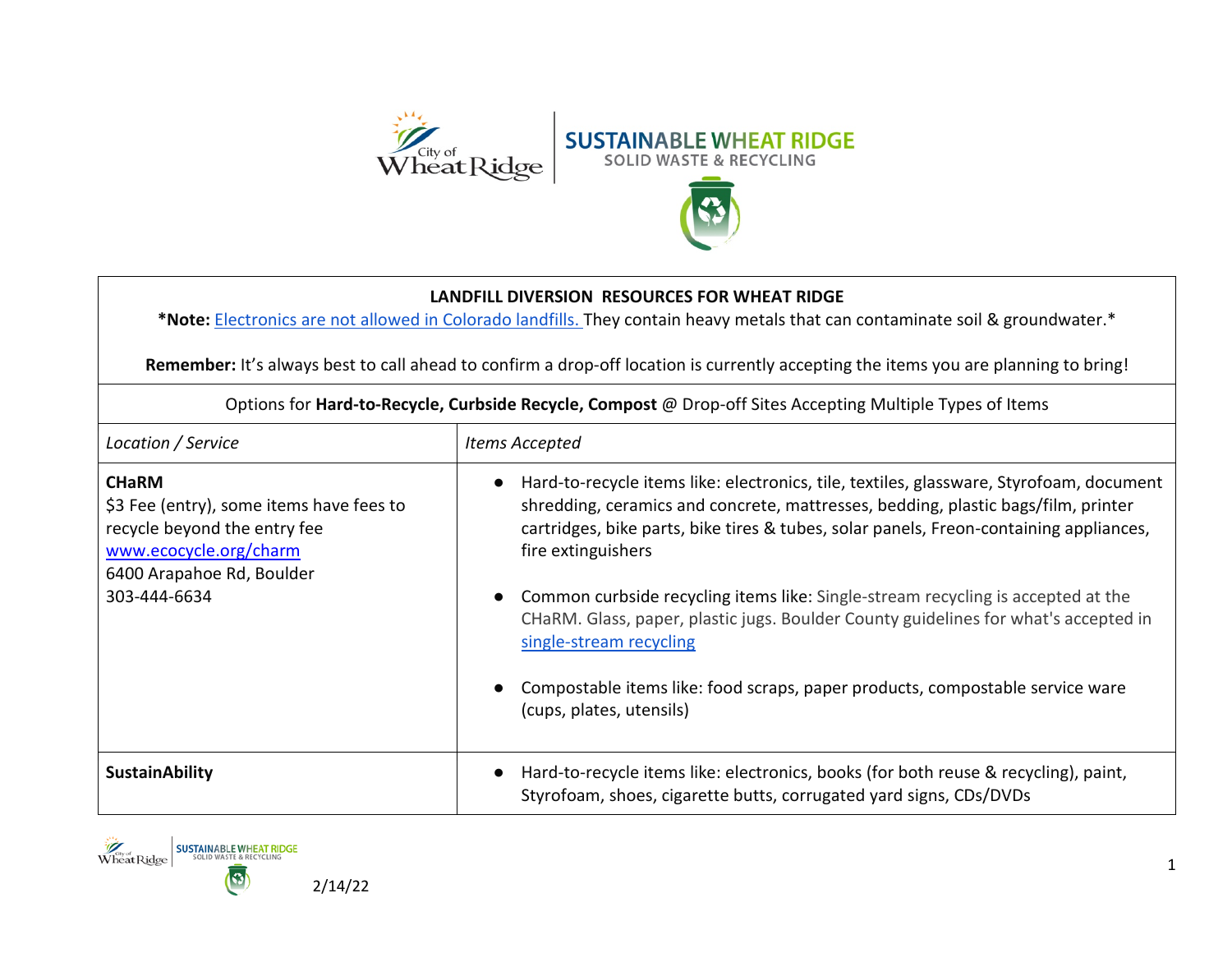| \$3 Fee (entry), some items have an<br>additional fee to recycle beyond the entry<br>Common curbside recycling items like: glass bottles, office paper, cardboard, and<br>some plastics.<br>fee<br>www.sustainability-recycling.com<br>These materials must be pre-sorted before arriving at our site<br>$\circ$<br>6240 W 54th Ave, Arvada, CO 80002<br>Compostable items like: food scraps, paper products, compostable service ware<br>303-425-92266<br>(cups, plates, utensils) |  |
|-------------------------------------------------------------------------------------------------------------------------------------------------------------------------------------------------------------------------------------------------------------------------------------------------------------------------------------------------------------------------------------------------------------------------------------------------------------------------------------|--|
|-------------------------------------------------------------------------------------------------------------------------------------------------------------------------------------------------------------------------------------------------------------------------------------------------------------------------------------------------------------------------------------------------------------------------------------------------------------------------------------|--|

| Options for Hard-to-Recycle Items (not an endorsement of any specific business)                                                                          |                                                                                                                                                                                                                                                                                                                                                                                                                                                                                                                                                                                                                                                                                                                                                                   |
|----------------------------------------------------------------------------------------------------------------------------------------------------------|-------------------------------------------------------------------------------------------------------------------------------------------------------------------------------------------------------------------------------------------------------------------------------------------------------------------------------------------------------------------------------------------------------------------------------------------------------------------------------------------------------------------------------------------------------------------------------------------------------------------------------------------------------------------------------------------------------------------------------------------------------------------|
| Location / Service                                                                                                                                       | Items Accepted                                                                                                                                                                                                                                                                                                                                                                                                                                                                                                                                                                                                                                                                                                                                                    |
| A Bedder World<br>www.abedderworld.com/colorado-mattress-<br>disposal.html/<br>720-263-6094<br>hello@abedderworld.com<br>Offices in Louisville, CO 80027 | Mattresses, box springs, bed frame, futons, toppers & bedding accessories                                                                                                                                                                                                                                                                                                                                                                                                                                                                                                                                                                                                                                                                                         |
| <b>American Textile Recycling Service</b><br>atrscorp.com/colorado/<br>2590 W. 2nd Ave #20 Denver, CO 80219                                              | ATRS accepts gently used, out of season, unwanted clothing, shoes, toys, and<br>household textiles.<br>This includes new, used, gently worn, dry-cleaned, laundered, outgrown, clothing of<br>all types, regardless of gender or size. Items include jackets, coats, sweaters, tops,<br>bottoms, maternity wear, children's, babies, undergarments, athletic gear, bathing<br>suits, hats, gloves, socks, laptop covers, small luggage, bags, wallets, accessories and<br>jewelry, hospital scrubs, uniforms, corporate shirts with logos, dress-up costumes<br>and much more!<br>Household textiles, soft toys, stuffed animals, blankets, sheets, pillows, memory<br>foam pillows, towels, shower curtains, comforters, drapery, mats, small rugs, and<br>more. |

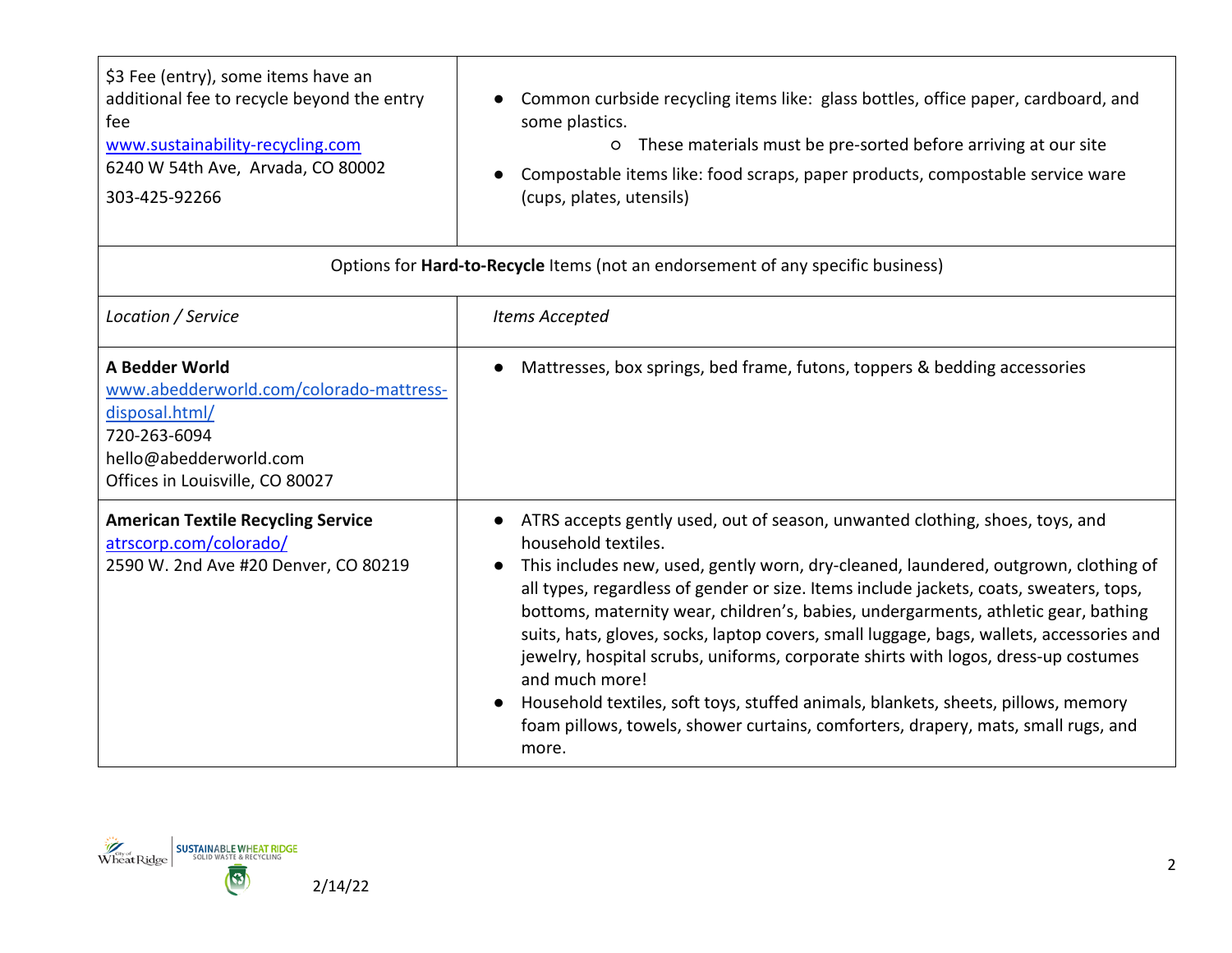| <b>Blue Star Recyclers</b><br>Fees apply<br>www.bluestarrecyclers.org/recycling.htm<br>953 Decatur Street, Suite C<br>Denver, CO 80204<br>303-534-1667 | Electronics: computers, TVs and monitors, household electronics, printers,<br>$\bullet$<br>keyboards, DVD and VCR players, stereos, cell phones, printers, small appliances,<br>microwaves, hairdryers, vacuum cleaners                                                                                                                                                                                                                                                                                                                                                                                                                               |
|--------------------------------------------------------------------------------------------------------------------------------------------------------|-------------------------------------------------------------------------------------------------------------------------------------------------------------------------------------------------------------------------------------------------------------------------------------------------------------------------------------------------------------------------------------------------------------------------------------------------------------------------------------------------------------------------------------------------------------------------------------------------------------------------------------------------------|
| <b>The Happy Beetle</b><br>Hard-to-recycle pickup subscription service<br>www.thehappybeetle.com/whatwetake                                            | Plastic Films (#2 and #4 films: grocery bags, white Amazon packaging, mailing<br>envelopes, dry cleaning bags, zip lock bags, bubble wrap, and more! If it stretches,<br>we can take it.)<br>Electronic Waste (TVs, computers, tablets, cell phones, cables)<br>House paint, Stain, and Varnish<br><b>Bike tubes</b><br>Styrofoam<br><b>Batteries</b><br><b>Books</b><br>Clothes, textiles, and shoes<br>Lightbulbs<br>Wine corks<br>Eyeglasses<br>Camping fuel canisters<br>Fire alarms and carbon monoxide detectors<br>Fire extinguishers<br>Printer ink and cartridges<br>Toys (gently-used)<br>Car seats<br>Baby food pouches (no juice pouches) |
| <b>Grocery stores like King Soopers, Target,</b><br>Safeway<br>www.plasticfilmrecycling.org                                                            | Plastic film like plastic bags, food wrap (clean), packaging films that e-commerce<br>shipments and new electronic, household, and clothing items often come in<br>All plastic mailers (ones that have paper & plastic or aluminum & plastic aren't<br>$\bullet$<br>accepted)                                                                                                                                                                                                                                                                                                                                                                         |

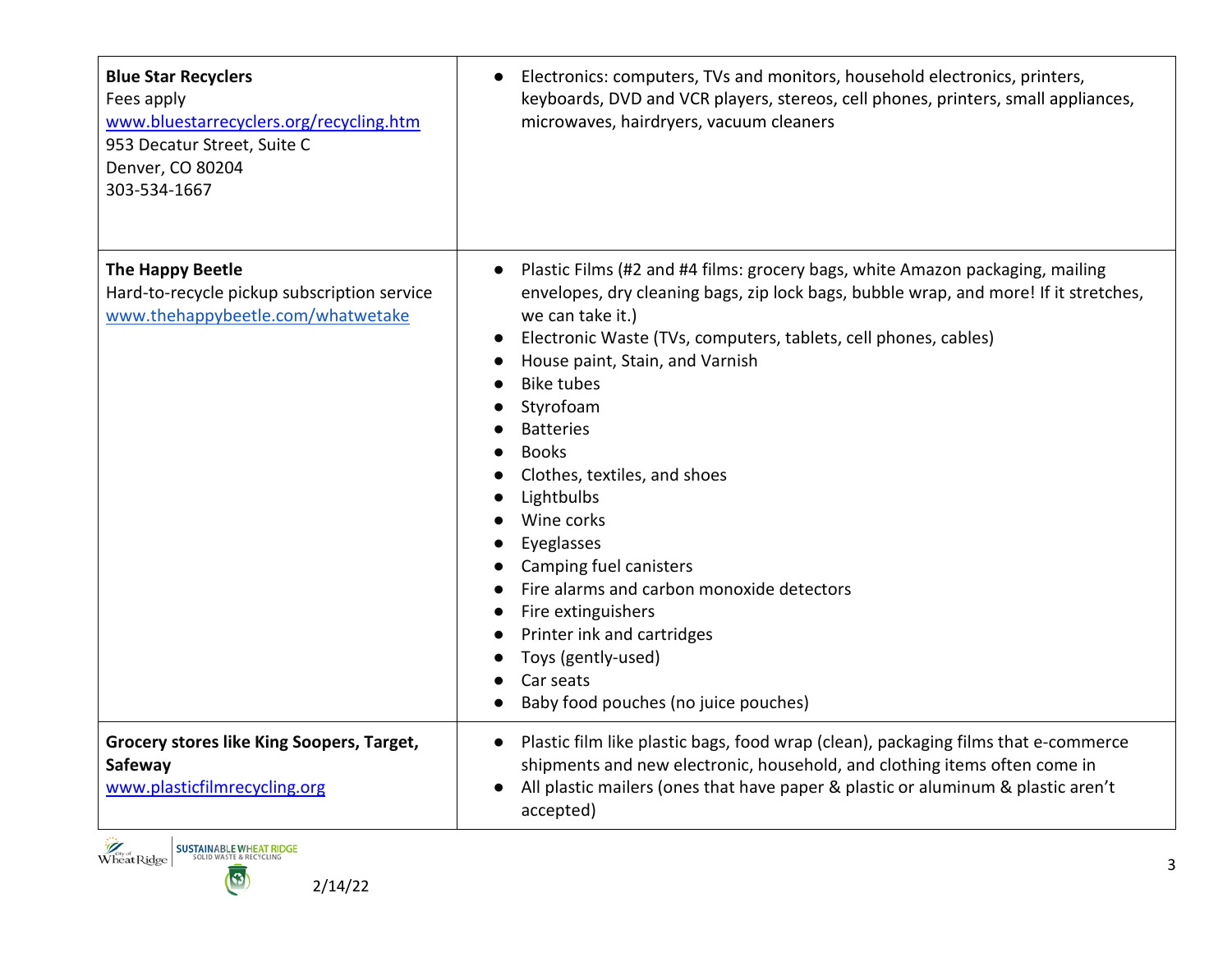| <b>Jefferson County Library Foundation</b><br>jeffclf.org/<br>10790 W 50th Avenue, Suite 200<br>Wheat Ridge, CO 80033<br>303-403-5075                                                                                         | Donate your books, DVDs, CDs, LPs, to the Jefferson County Library Foundation and<br>support the programs and services of the Foundation and the Jefferson County<br>Public Library! Our warehouse is open to receive donations Monday - Tuesday from<br>9:00 a.m. - 4:00 p.m. Books must be in boxes (up to six boxes per vehicle only). We<br>cannot accept donations brought in bags.                        |
|-------------------------------------------------------------------------------------------------------------------------------------------------------------------------------------------------------------------------------|-----------------------------------------------------------------------------------------------------------------------------------------------------------------------------------------------------------------------------------------------------------------------------------------------------------------------------------------------------------------------------------------------------------------|
| <b>Recreative Denver</b><br>www.recreativedenver.org/donate-your-<br>stuff<br>Donations are by appointment only<br>info@recreativedenver.org                                                                                  | Items that can be used for education, art, and inspiration. Community members and<br>local businesses can reduce waste and also help enrich education and the arts!                                                                                                                                                                                                                                             |
| <b>Restore Habitat for Humanity</b><br>www.habitatmetrodenver.org<br>10625 W. I-70 Frontage Road N.<br>Wheat Ridge, CO 80033<br>303-421-1908                                                                                  | Donate used furniture, appliances, tools, building supplies, and materials                                                                                                                                                                                                                                                                                                                                      |
| <b>ReTold Clothing Recycling</b><br>Mail-in Subscription Service (fees apply)<br>www.retoldrecycling.com                                                                                                                      | Clothing, textile recycling                                                                                                                                                                                                                                                                                                                                                                                     |
| <b>Ridwell</b><br>Hard-to-recycle pickup subscription service<br>www.ridwell.com                                                                                                                                              | Plastic film, clothing/fabric/shoes, electronics, batteries, light bulbs                                                                                                                                                                                                                                                                                                                                        |
| <b>Rooney Road Recycling Center</b><br>\$30 (entry fee for Jefferson County<br>Residents) for items up to 75 lbs. Some items<br>have an additional fee to recycle; additional<br>fees also apply for over 75 lbs of materials | Variety of household chemicals including: vape pens (non-THC), antifreeze,<br>automotive batteries, alkaline and rechargeable batteries, accepts all battery types,<br>paints, and varnishes, solvents, oven cleaners, rug cleaners, weed killer, fluorescent<br>light bulbs (compact and regular) all light bulb types, fire extinguishers (extra fee),<br>motor oil, insecticide<br>Household hazardous waste |

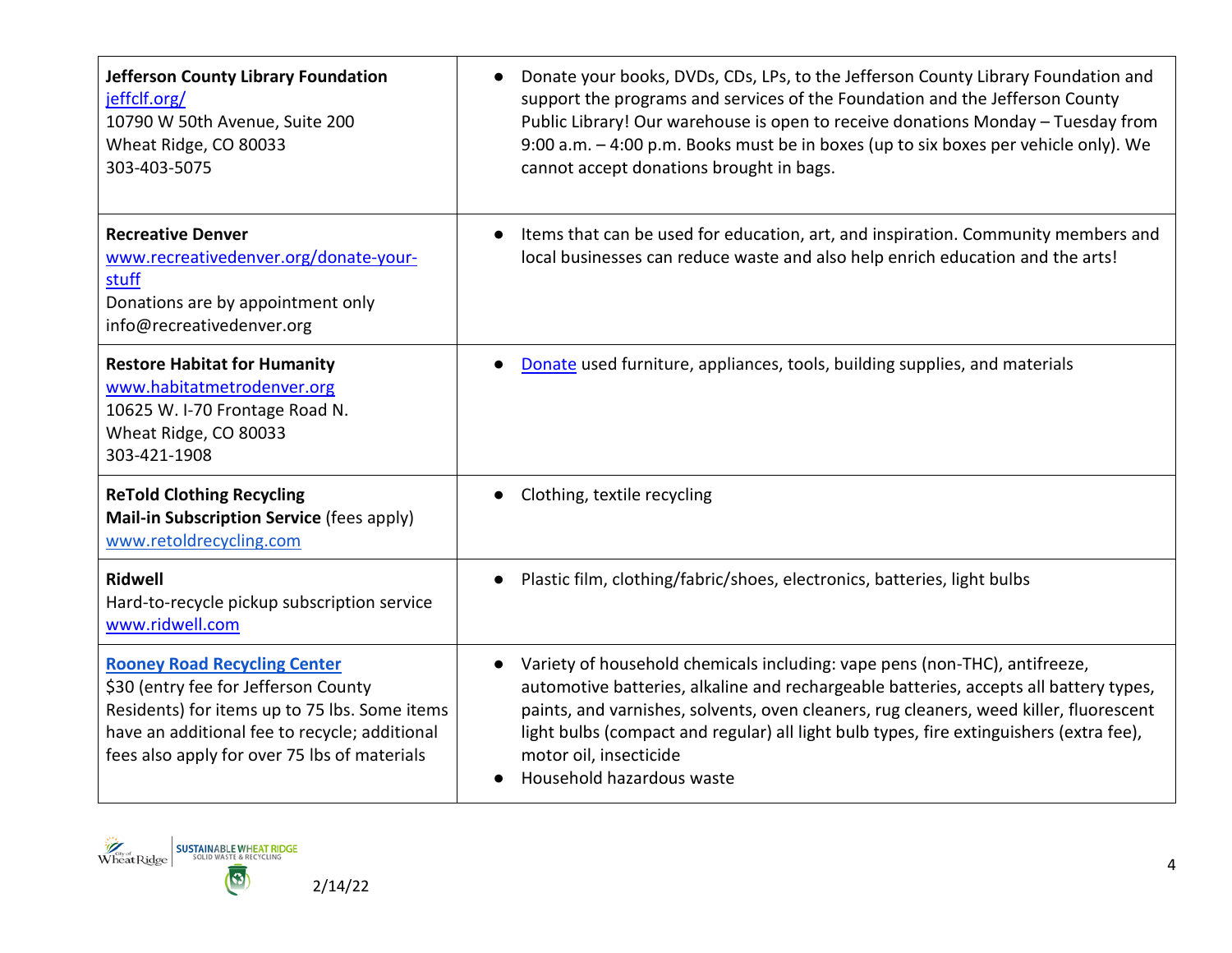| www.rooneyroadrecycling.org/recycling-<br>disposal-services/hazardous-<br>materials/acceptable-materials-2/<br>151 South Rooney Road, Golden, CO<br>by appointment only<br>303-316-6262                                                                        |                                                                                                                                                                                                                                                                                                                                                                                                                                                                                                                                                       |
|----------------------------------------------------------------------------------------------------------------------------------------------------------------------------------------------------------------------------------------------------------------|-------------------------------------------------------------------------------------------------------------------------------------------------------------------------------------------------------------------------------------------------------------------------------------------------------------------------------------------------------------------------------------------------------------------------------------------------------------------------------------------------------------------------------------------------------|
| Sell or Give Away Your Stuff via:<br><b>Yard Sale</b><br>Facebook Marketplace<br>Freecycle<br>Nextdoor<br>Craigslist                                                                                                                                           | Furniture, household goods, clothing                                                                                                                                                                                                                                                                                                                                                                                                                                                                                                                  |
| <b>Spring Back Colorado</b><br>Drop off fee of \$30 per item; also offer pick-<br>up services for a fee (varies by distance)<br>https://springbackco.org/<br>720-515-1328<br>Drop-off sites in Commerce City (Denver<br>Metro), Colorado Springs, Fort Collins | Mattresses & box springs                                                                                                                                                                                                                                                                                                                                                                                                                                                                                                                              |
| <b>Terracycle</b><br>www.terracycle.com<br>Free mail-in/drop off<br>Programs for a fee                                                                                                                                                                         | Items like candy wrappers, coffee bags, baby food pouches, razors, pens, even<br>cigarettes. There are some free mail-in programs, drop-boxes, fee programs, and<br>zero waste boxes.<br>Boxes to recycle at your home can be pricey - Earth Day is usually a good time for<br>sales/discounts. You pay a fee to have a box for specific items sent to your house.<br>The fee includes the cost of mailing the box back to Terracycle once you have filled it.<br>We encourage you to share the box and cost with neighbors! If you are a business or |

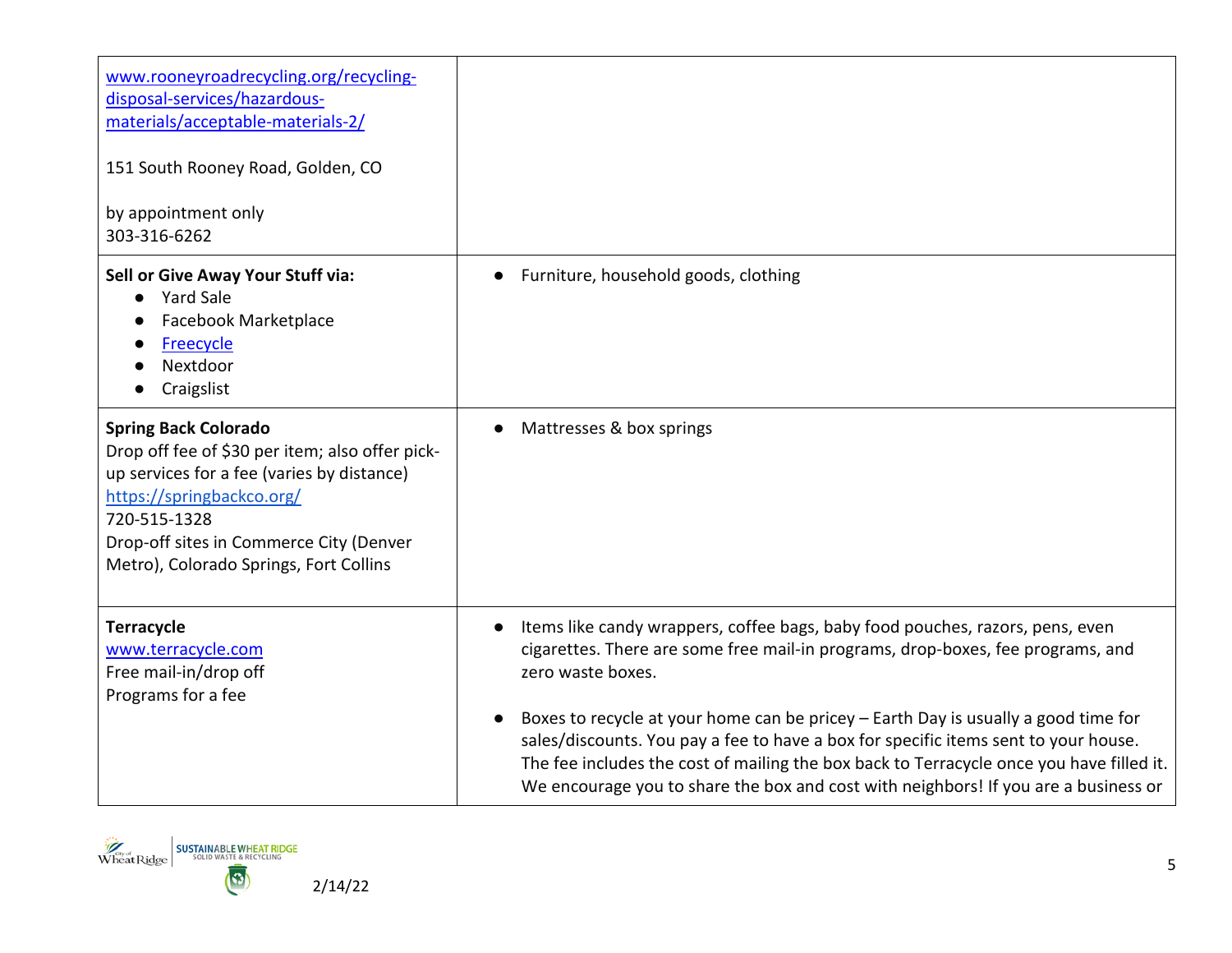|                                                                                                                                                                                  | community group, they do have some free programs sponsored by brand names that<br>need public drop-off sites.                                                                                                                    |
|----------------------------------------------------------------------------------------------------------------------------------------------------------------------------------|----------------------------------------------------------------------------------------------------------------------------------------------------------------------------------------------------------------------------------|
| <b>Thrift Store: arc Thrift Stores</b><br>www.arcthrift.com/stores                                                                                                               | Clothing, shoes, accessories, books, toys, kitchen items, furniture, electronics<br>$\bullet$<br>(excluding televisions), décor, computers (excluding monitors), and household items.                                            |
| Thrift Store: Goodwill - nonprofit<br>Free computer recycling<br>goodwillcolorado.org/shop/locations                                                                             | Books and media, clothing and linens jewelry, furniture, housewares and decor,<br>electronics (no TVs), small appliances, computers (working or not), exercise<br>equipment, gardening and lawn care, shoes, and accessories     |
| <b>Treasure Trunk Community Thrift Store</b><br>www.thefamilytree.org/treasure-trunk-<br>community-thrift-store<br>5892 W. 44 <sup>th</sup> Ave, Wheat Ridge, CO<br>303-421-9205 | Clothing, household items, toys, tools                                                                                                                                                                                           |
|                                                                                                                                                                                  | Options for Food scraps & Compost (not an endorsement of any specific business)                                                                                                                                                  |
|                                                                                                                                                                                  | *Reduce your food waste by: making a meal plan with family, making a list when shopping, or setting up an <b>EAT ME 1st Shelf/box</b>                                                                                            |
|                                                                                                                                                                                  | **Make your own compost pile in your backyard: https://www.ecocycle.org/backyard-composting. Did you know that leaving yard waste<br>in your yard is also good for pollinators?                                                  |
|                                                                                                                                                                                  | ***Contact your current trash hauler about whether they offer compost pick-up service for food scraps or yard waste. Make sure to ask<br>whether they take it to a composting facility like A1 Organics (instead of a landfill). |
| Location / Service                                                                                                                                                               | Items Accepted                                                                                                                                                                                                                   |
| <b>Compost Colorado</b><br>www.compost-colorado.com                                                                                                                              | Food scraps, paper products, compostable service ware (cups, plates, utensils)                                                                                                                                                   |
| <b>ShareWaste</b><br>sharewaste.com/                                                                                                                                             | Connects you with someone in your neighborhood who's willing to accept extra<br>scraps and compost it or feed it to their worms or animals<br>Allows neighbors to identify they are accepting food scraps                        |
| <b>SUSTAINABLE WHEAT RIDGE</b><br>Wheat Ridge<br><b>DUD WASTE &amp; RECYCLING</b><br>$\bullet$<br>2/14/22                                                                        |                                                                                                                                                                                                                                  |

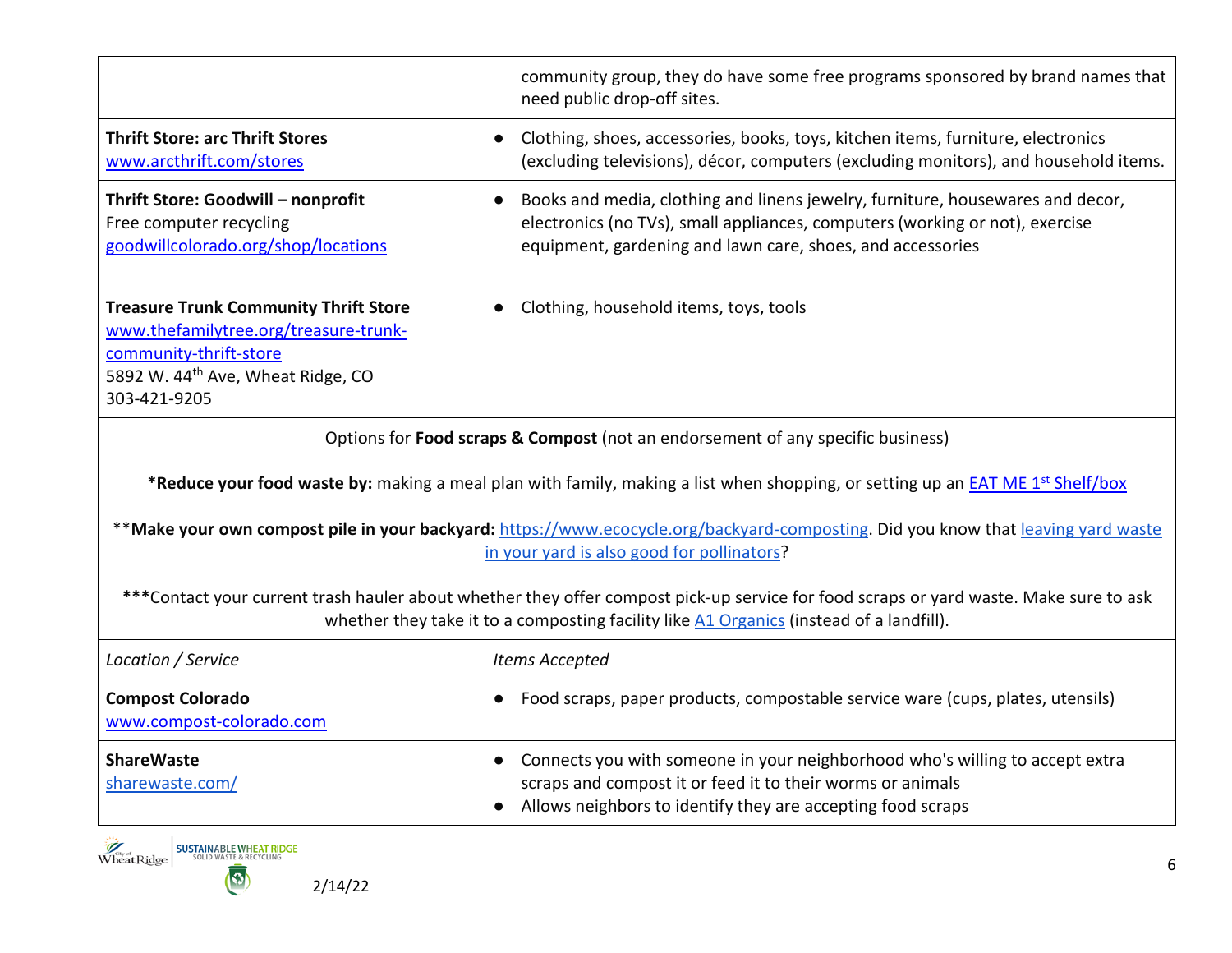| <b>SCRAPS Mile High</b><br>Drop-off locations at Wheat Ridge City Hall<br>and Wheat Ridge Rec Center<br>https://www.ci.wheatridge.co.us/1798/Scra<br>ps---Residential-Compost-Drop-off-Pr | Food scraps, paper products, compostable service ware (cups, plates, utensils)                                                             |
|-------------------------------------------------------------------------------------------------------------------------------------------------------------------------------------------|--------------------------------------------------------------------------------------------------------------------------------------------|
| Yard Waste & Leaf Drop Events in Wheat<br><b>Ridge</b><br>Events are hosted annually by the City of<br><b>Wheat Ridge and various Sustainable</b><br>Neighborhoods in Wheat Ridge         | Leaves, garden plants, bundled sticks, and branches (in compostable twine)<br>All items must be loose or in paper bags or compostable bags |
| Options for Low-waste (Refill, Bulk) Shopping (not an endorsement of any specific business)                                                                                               |                                                                                                                                            |
| Location / Service                                                                                                                                                                        | <b>Items Sold</b>                                                                                                                          |
| <b>Heinies Market</b><br>11801 West 44th Avenue, Wheat Ridge, CO<br>80033<br>303-425-9955                                                                                                 | Seasonal market sells bulk beans/legumes                                                                                                   |
| <b>Homefill</b><br>Modern Nomad, 2936 Larimer Street,<br>Denver, CO 80205<br>720-263-2656                                                                                                 | Personal and home cleaning and care items package free                                                                                     |
| <b>Joyfill</b><br>4340 W 35th Ave, Denver, CO 80212<br>720-645-2858                                                                                                                       | Personal and home cleaning and care items package free; has some Terracycle Free<br>& fee drop-off                                         |
| <b>Sprouts Farmers Market</b><br>Locations in Wheat Ridge and Denver                                                                                                                      | Coffee, grains, beans, flours, candy, nuts, seeds, spices<br>$\bullet$                                                                     |
| <b>ZERO Market</b>                                                                                                                                                                        | Personal and home cleaning and care items package free<br>$\bullet$                                                                        |